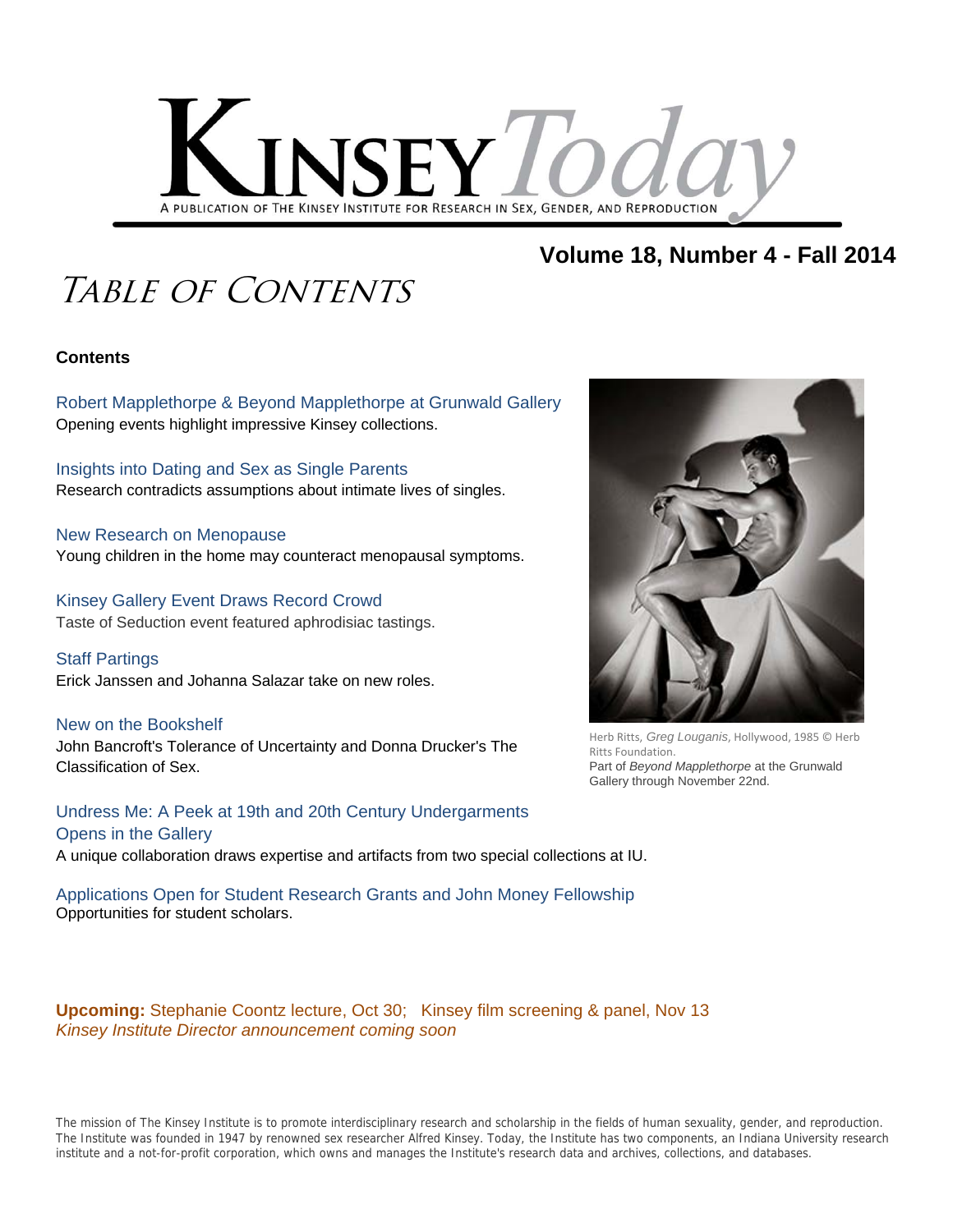### Robert Mapplethorpe Exhibition Receives an Indiana Welcome

On Friday, October 10, the Grunwald Gallery at Indiana University opened its doors to reveal 30 striking photographs by Robert Mapplethorpe, a gift to The Kinsey Institute from the Robert Mapplethorpe Foundation in 2011.

"It is extremely gratifying to have the opportunity to show the work of this important photographer," said Betsy Stirratt, director of the gallery and co-curator of the show.



Before the opening, Philip Gefter, former *New York Times* photography critic and author of the just-published book, Wagstaff: Before and After Mapplethorpe, spoke to a standing-room-only audience about the significance of Sam Wagstaff and Robert Mapplethorpe's romantic and artistic partnership, and their role in elevating photography, including the male nude, as a valued art form.

Malcolm Daniel, curator of photography at the Museum of Fine Arts Houston, helped to connect the Mapplethorpe Foundation and The Kinsey Institute while serving as a member of The Kinsey Institute Board of Trustees. At the time of the gift of these photographs in 2011, he noted:

"While many people admire and collect Mapplethorpe's elegant flower studies, handsome portraits and classical nudes, his photographs of New York's S&M scene of the 1970s and 1980s will be remembered as the work that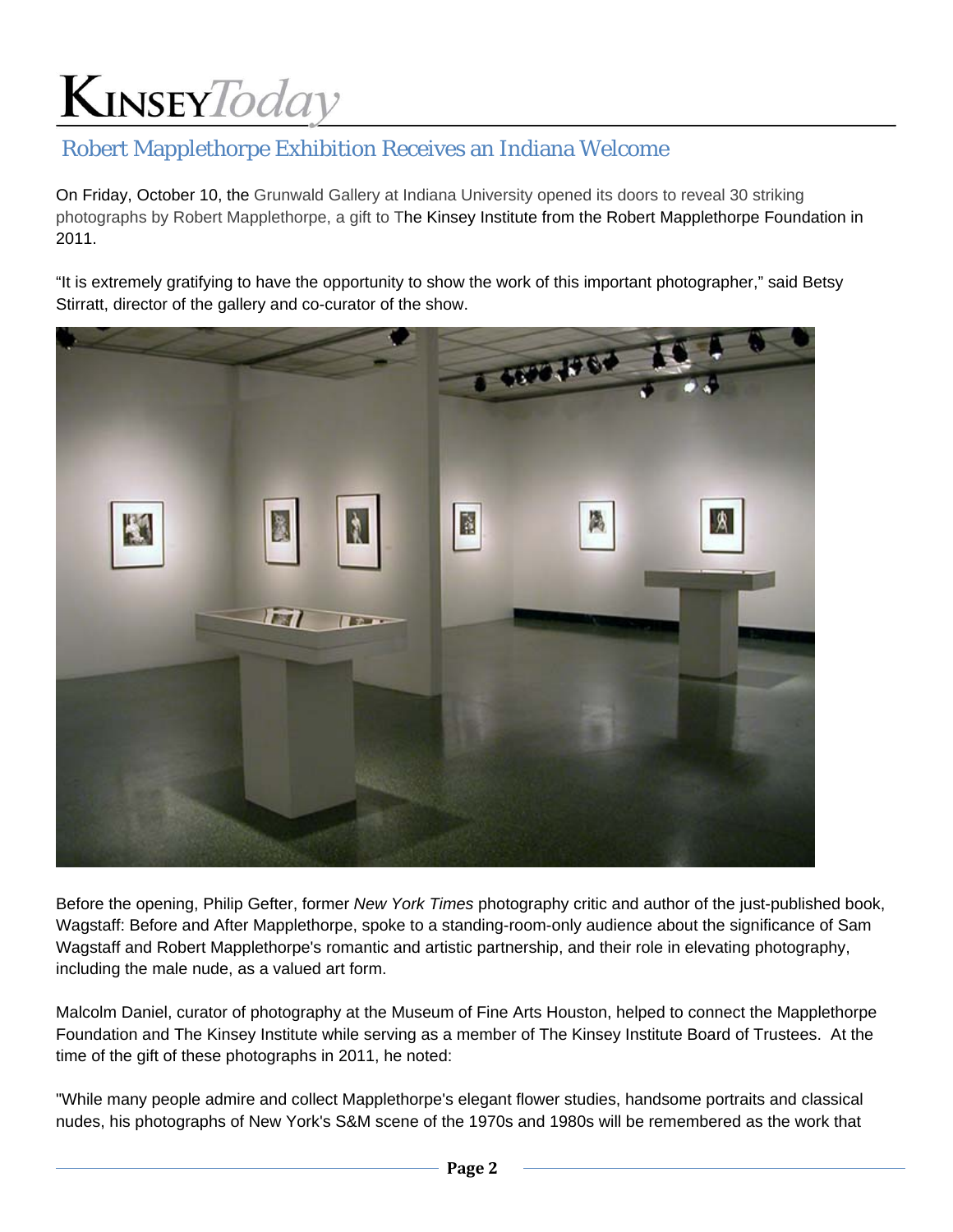broke new ground and defined his artistic persona. They still remain shocking for most people, and many institutions would hesitate to select the sort of pictures that, appropriately, have been chosen for The Kinsey Institute. Nonetheless, these are the artist's works that will have lasting importance."



Photograph by Kevin O. Mooney.

In 2011, Michael Stout described the works as some of the artist's "most memorable and most difficult." The Kinsey Institute was chosen to receive this group of photographs because of its scholarly mission and IU's storied record of academic freedom.

Right: Malcolm Daniel and Jeff Wolin, former Kinsey Institute trustees, and Julia Heiman, senior research fellow & former Kinsey Institute director.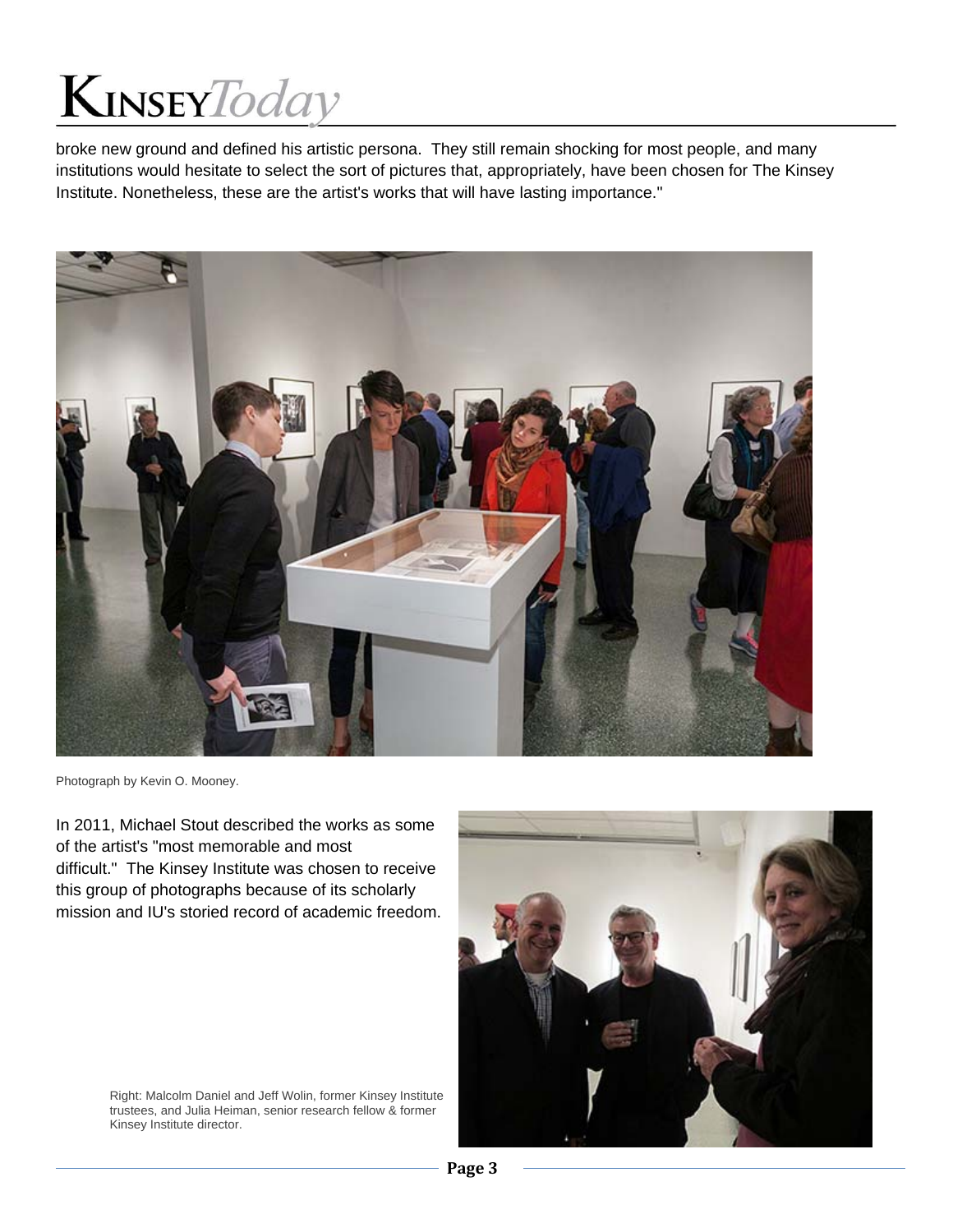

Left: Art critic Philip Gefter lectures. Photo by Kevin O. Mooney.

Attending the event were four representatives of the Robert Mapplethorpe Foundation, including foundation president Michael Stout, trustees Eric Johnson and Dimitri Levas, and foundation manager Joree Adilman. Both Stout and Levas were close friends of Mapplethorpe in the 1980s.

The show runs through November 22 at theGrunwald Gallery. On Oct. 24, Andrew Moisey will present a noontime talk "Robert Mapplethorpe: Pleasure and Pain" in the gallery. Moisey is a postdoctoral fellow at the Center for Cultural Analysis at Rutgers University.

A second photography exhibition, *Beyond Mapplethorpe: Selections from The Kinsey Institute,* is installed next to the Mapplethorpe show. Gallery visitors have the opportunity to see 22 works by other 20th century fine art photographers - George Platt Lynes, Herb Ritts, Len Prince, Arthur Tress, Tom Bianchi, and Bettina Rheims.



Exploring the photographic treasures behind the scenes at The Kinsey Institute, with Dimitri Levas, Phillip Gefter, Malcolm Daniel, Eric Johnson, Joree Adilman, Michael Stout and Kinsey Curators Catherine Johnson-Roehr and Garry Milius.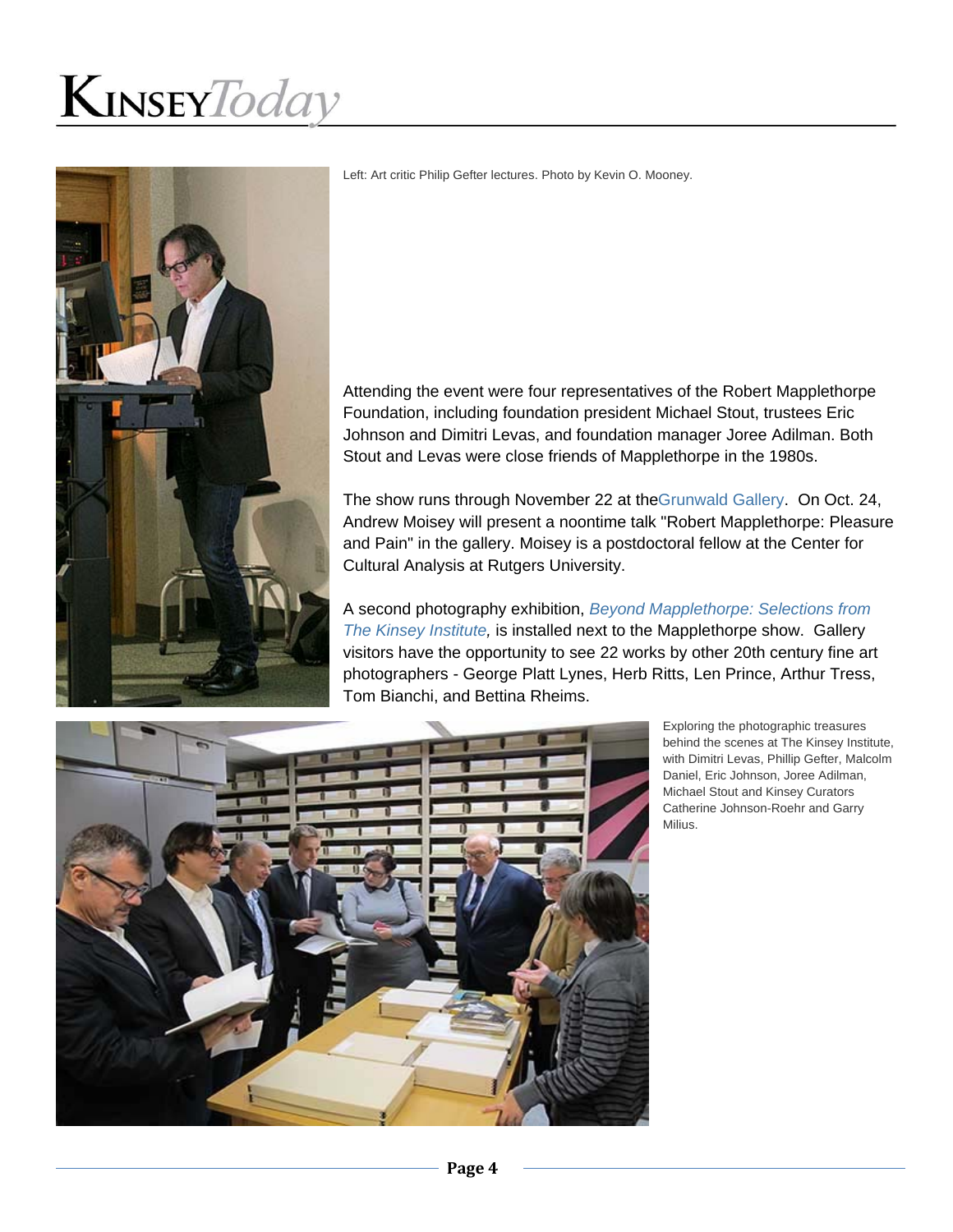### Uncovering the Lives of Singles in America

Contrary to what is often assumed about single parents, particularly single parents of young children, a new study from The Kinsey Institute has found that single parents of children younger than 5 date and are sexually active as often as singles without children -- and more so than single parents of older children.

The study, "Dating and Sexual Behavior Among Single Parents of Young Children in the United States," was published online in the *Journal of Sex Research* prior to appearing in print. Co-authors are lead author Peter B. Gray, University of Nevada, Las Vegas; Justin R. Garcia, Indiana University; Benjamin S. Crosier, Geisel School of Medicine, Dartmouth College; and Helen E. Fisher, Rutgers University. All are affiliated with The Kinsey Institute.

"These data are counter to theory and what was previously assumed about patterns of dating and sexual behavior among U.S. singles," said Garcia, an evolutionary biologist, research scientist at The Kinsey Institute and assistant professor of gender studies in the College of Arts and Sciences at IU Bloomington. "Our data sample is large enough that it allows for analyses like this to be informative about the intimate lives of single parents."

Male and female parents of young children experience hormonal changes that can affect their sexuality.

"There has been a modest amount of research on the sexuality of parents, particularly mothers. That small body of research suggests that, while it takes sex to have a child, a child can have a disruptive effect on parents' sex life,"



said Peter Gray, associate professor of anthropology at University of Nevada, Las Vegas. "This new study was unusual in focusing upon the sexual and dating behavior of single parents rather than partnered parents of young children."

Gray and Garcia are co-authors of *Evolution and Human Sexual Behavior* (Harvard University Press, 2013).

"We know that on average, singles have relatively less sexual activity than coupled people -- singles tend to have lower rates of sexual frequency likely because they have to first find a partner to have sex with," Garcia said. "And, for single parents, there is only so much time and so much energy to be used for a variety of competing demands in their life. Without the help of a partner, singles often have to divert more energy to parenting and so in theory one might think single parents would not be dating as much. But that's not what we found."

Garcia is also scientific advisor to the international online dating site Match.com and, along with Fisher, is principal investigator of its annual nationally representative survey of American singles, "Singles in America." The 2012 wave of the Singles in America study provided the data set for the current analysis and has provided much insight into the behavior of U.S. singles ages 21 and older.

The authors described humans as "cooperative breeders" because of the amount of care children require. From an evolutionary perspective, the single moms and dads -- the study found no gender differences -- may be looking for a partner to help with the kids but also to provide adult company.

The study involved 5,805 single adults (2,830 single women and 2,975 single men), with 84 percent noting previous romantic relationship experiences. The sample included heterosexual (86.2 percent), gay/lesbian (10.6 percent) and bisexual (3.2 percent) singles. Of this sample, a total of 2,121 were single parents; and 342 were single parents with children 5 or younger.

~ *reprinted from IU Newsroom*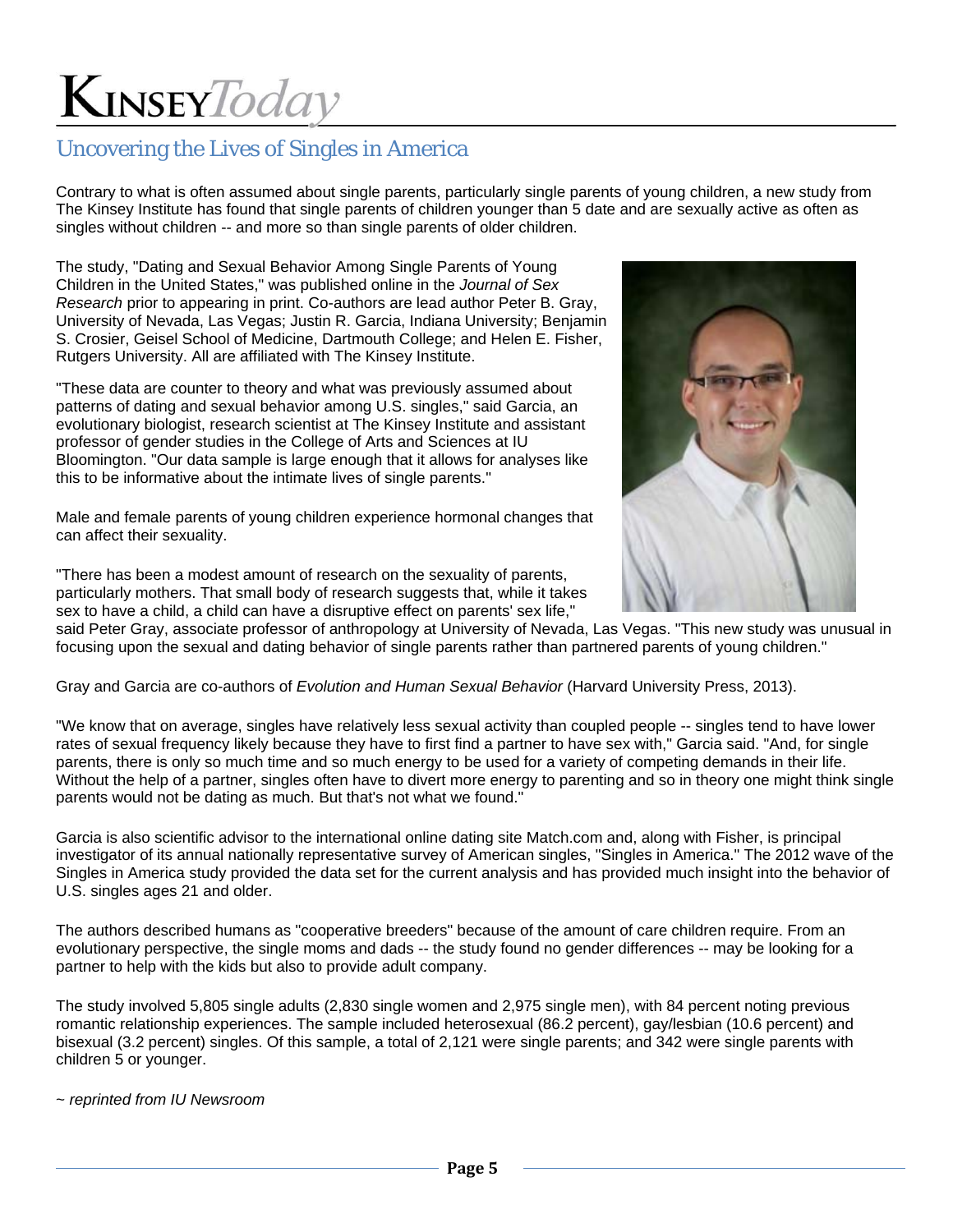#### Menopausal symptoms may be fewer with babies in the house

A new study by researchers at The Kinsey Institute and the Fred Hutchinson Cancer Research Center has found that the timeless, multicultural tradition of grandmothering might have an unexpected benefit -- helping some women temper their hot flashes and night sweats during menopause.

Tierney Lorenz @depressex 23h Struggling with hot flashes? Visit your grandkids - it may help. bit.ly/1yHnjS7 d-c  $47.1$ 

 $0 0 0$ 

The researchers, two clinicians and a bioanthropologist, examined how close relationships can help women in midlife with this inevitable change -- with the clinicians looking for therapeutic benefits that might help patients deal with this unpredictable, poorly understood transition, and the bioanthropologist predicting an evolutionary connection. Their study, which focused on the relationship between mid-life women and young children, found that women who underwent rapid menopause, caused by the surgical removal of ovaries, had fewer hot flashes and night sweats when young children lived in their homes.

The study was published in the *Menopause*, the Journal of the North American Menopause Society. Study authors are Tierney Lorenz, postdoctoral fellow at The Kinsey Institute, Bonnie A McGregor, researcher at University of Washington's Hutchinson Cancer Research Center, and Virginia J. Vitzthum, professor of anthropology and senior research scientist at The Kinsey Institute, Indiana University.

The study involved 117 participants in the study; 69 women were menopausal or postmenopausal at the time of their surgery, with 29 of them having at least one child at home, and 48 women were premenopausal, with 28 of them having at least one child at home. Researchers measured hot flashes and night sweats just prior to the surgery and then again at 2 months, six months and 12 months post-surgery.

"These are intriguing findings," said Dr. Lorenz. "For women who were menopausal when our study began, those with young children at home actually showed more symptoms of hot flashes. But the women who underwent rapid menopause because of the surgical removal of their ovaries showed a dramatic reduction of symptoms."

The process of menopause, when ovaries no longer produce eggs and menstruation stops, is experienced very differently by women in general. Some women have almost no bothersome symptoms while some women experience almost crippling symptoms. Lorenz said a small subset of women experience very severe effects longer than would be women experience very severe enects longer than would be Kinsey Institute aunties value a baby around the office.<br>expected.

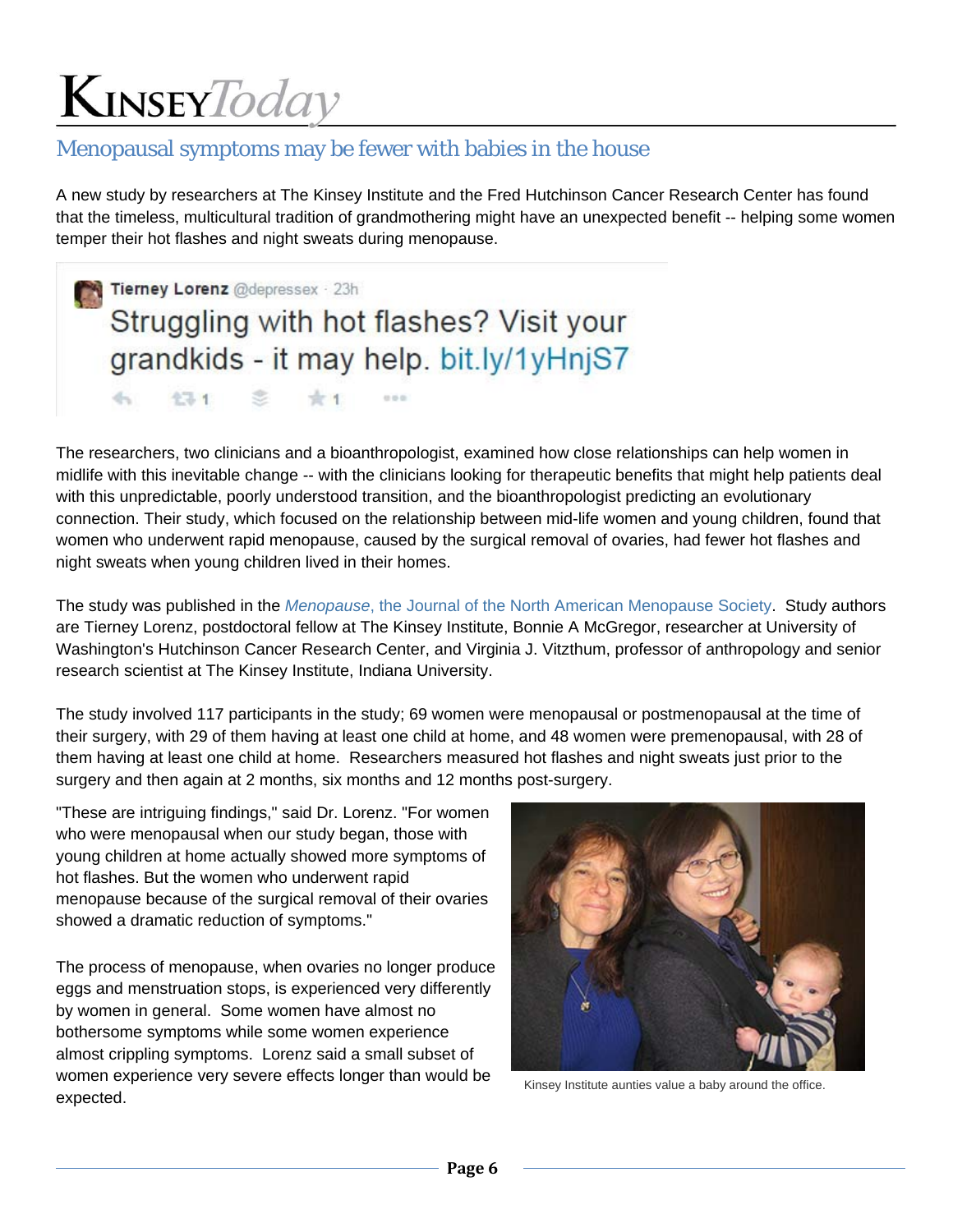The numerous studies on menopause have generated little consensus, Lorenz said, leaving women with a wide range of questionable treatments, such as supplements, hormonal treatments and even hot yoga. This new study is one of the first studies involving social interaction and menopause symptoms to control for the age of the women and also for the type of relationship -- only relationships with young children were considered.

The study got its start with Vitzthum's interest in the evolutionary role of social structures -- grandmothering in this case. The institution of grandmothering can be seen across cultures, but is it really necessary for the survival of the species? Is there an immediate benefit to the women? Is it a coincidence that women often undergo the physiological change of menopause at an age when they might have young grandchildren on hand?

Lorenz cautioned that the findings of their study cannot be generalized to all women, particularly since menopause affects women so differently. But they point to a need to examine the hormone oxytocin more carefully because of its possible role in the results. Oxytocin is associated with nurturing care and a wide range of effects across the body, including interactions involved in regulating body temperature. It also can affect mood and sleeping patterns, which can be disturbed during menopause. She also thinks it is significant that the benefits only involved young children.

"The fact the effects observed were limited to only women with children younger than 13 years suggests that parity was not sufficient to produce changes in flashes and points instead to the increased nurturance needs of young children," the authors wrote in the journal article. "Presence of young children at home may moderate development of hot flashes during the menopausal transition."

The research was supported by the Fred Hutchinson Cancer Research Center.

- *IU Newsroom and The Kinsey Institute*

. . . . . . . . . . . . . . . . . . . . . . . . .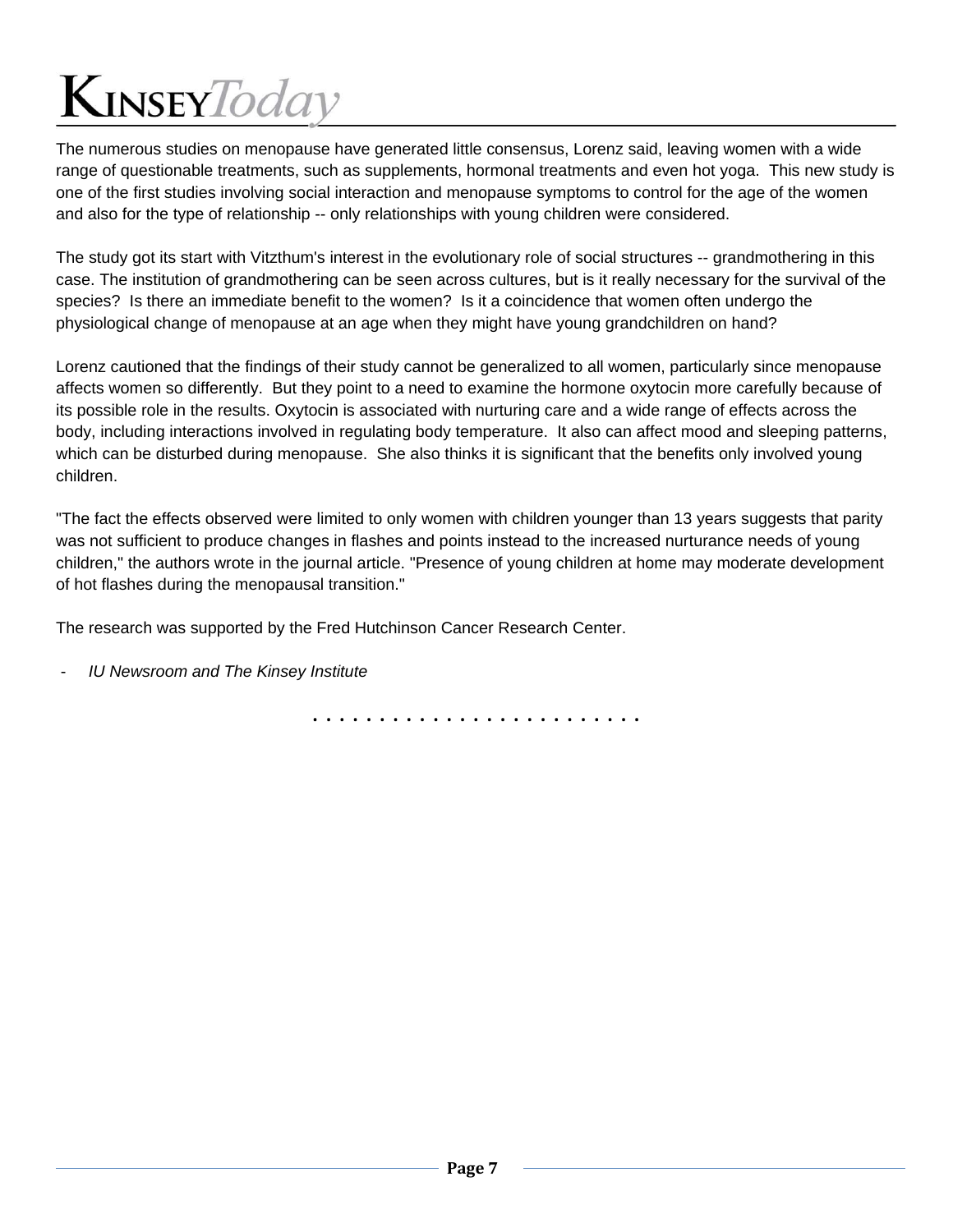### Kinsey Gallery Event Draws Record Crowd



Chocolate Honey Asparagus Avocado Oyster Almonds Pomegranate Banana Spinach Apple Chiles Coffee

On September 19th, the Kinsey Institute Gallery hosted a special interactive event,*The Taste of Seduction: Arousing Desire with Edible Aphrodisiacs*, to mark the opening of our Fall gallery exhibits, *The Taste of Seduction* and *Undress Me*.

Gallery visitors were treated to an array of tasting stations for a variety of foods and drinks long considered to be aphrodisiacs, including coffee, chocolate, oysters, asparagus, smoked salmon, avocado, and more.

Undergraduate volunteers, Kinsey Institute staff and researchers were stationed throughout the institute to answer questions from gallery visitors about the aphrodisiac taste samples, and the artwork in our two new exhibits.

The atmosphere was electric with over **600 attendees**, many of whom had lined up to wait for the 4:30 opening. It was the biggest crowd ever for an art event at The Kinsey Institute. Our hallways and galleries were crowded



Event attendees line up to try fresh shucked oysters, served by No Coast Reserve.

with visitors, but everybody was enjoying the exhibits and the chance to taste and learn more about the tradition of aphrodisiacs in human culture and art. We were especially pleased to see so many Indiana University students attending their first Kinsey Institute event.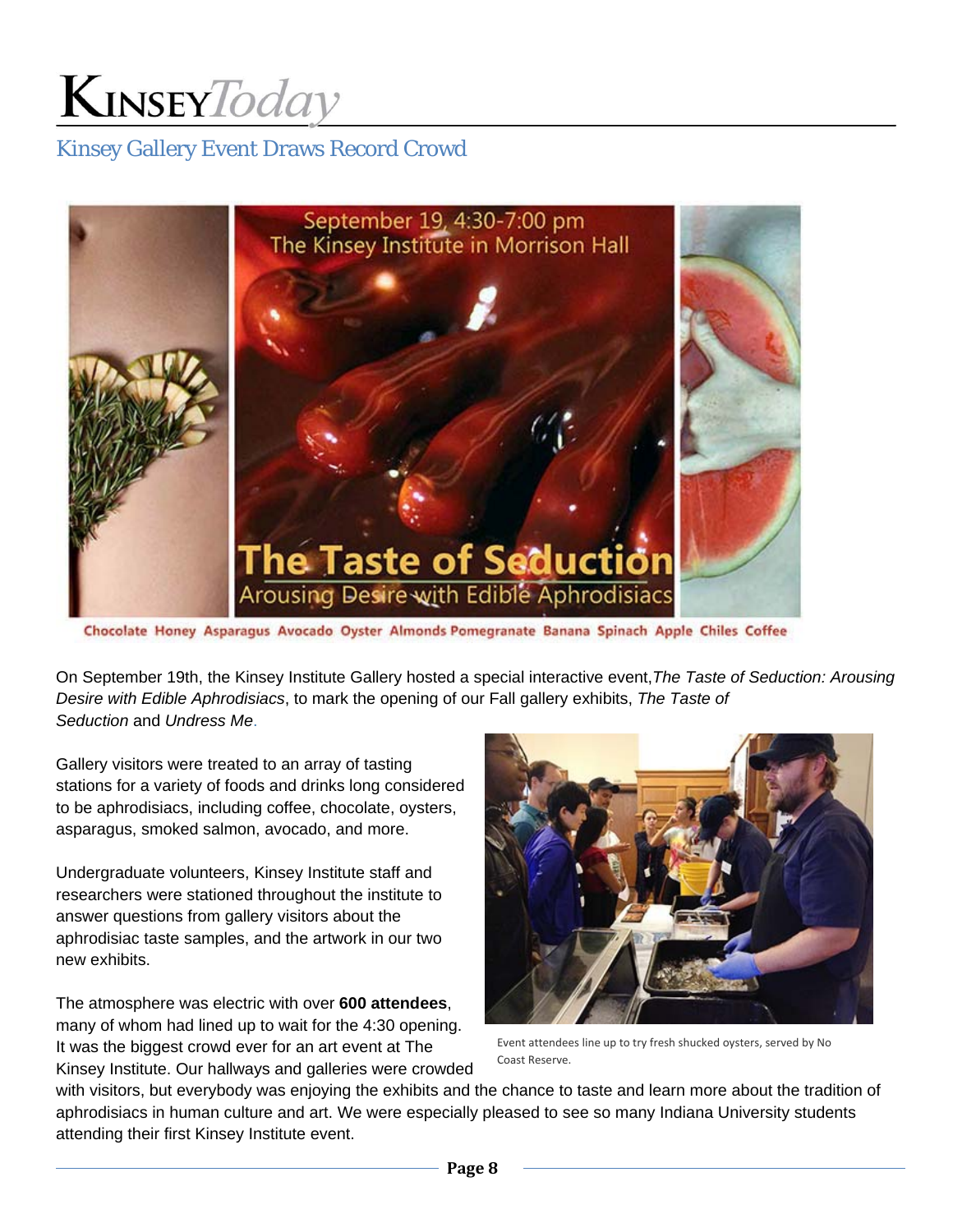

A small army of student volunteers helped staff sample tables and answer questions.

Many, many congratulations to Kinsey Institute art curators Catherine Johnson-Roehr and Garry Milius and their collaborating artist/chef John Killian!

Our IU and private sponsors made this exciting event possible, and we would like to thank them again for their support of this exciting event.



Food and drink sponsors:

*John Killian, chef/food coordinator Blu Boy Chocolate Café & Cakery Susan Welsand, The Chile Woman Earthsong Botanicals, LLC No Coast Reserve Michael's Seafood Sweet Grass Restaurant UEL ZING Coffee Limestone Café*

Donated graphic design for panels: *Steven Driscoll Hixson*



Sam Uel of Uel Zing Coffee, manning our outdoor aphrodisiac station.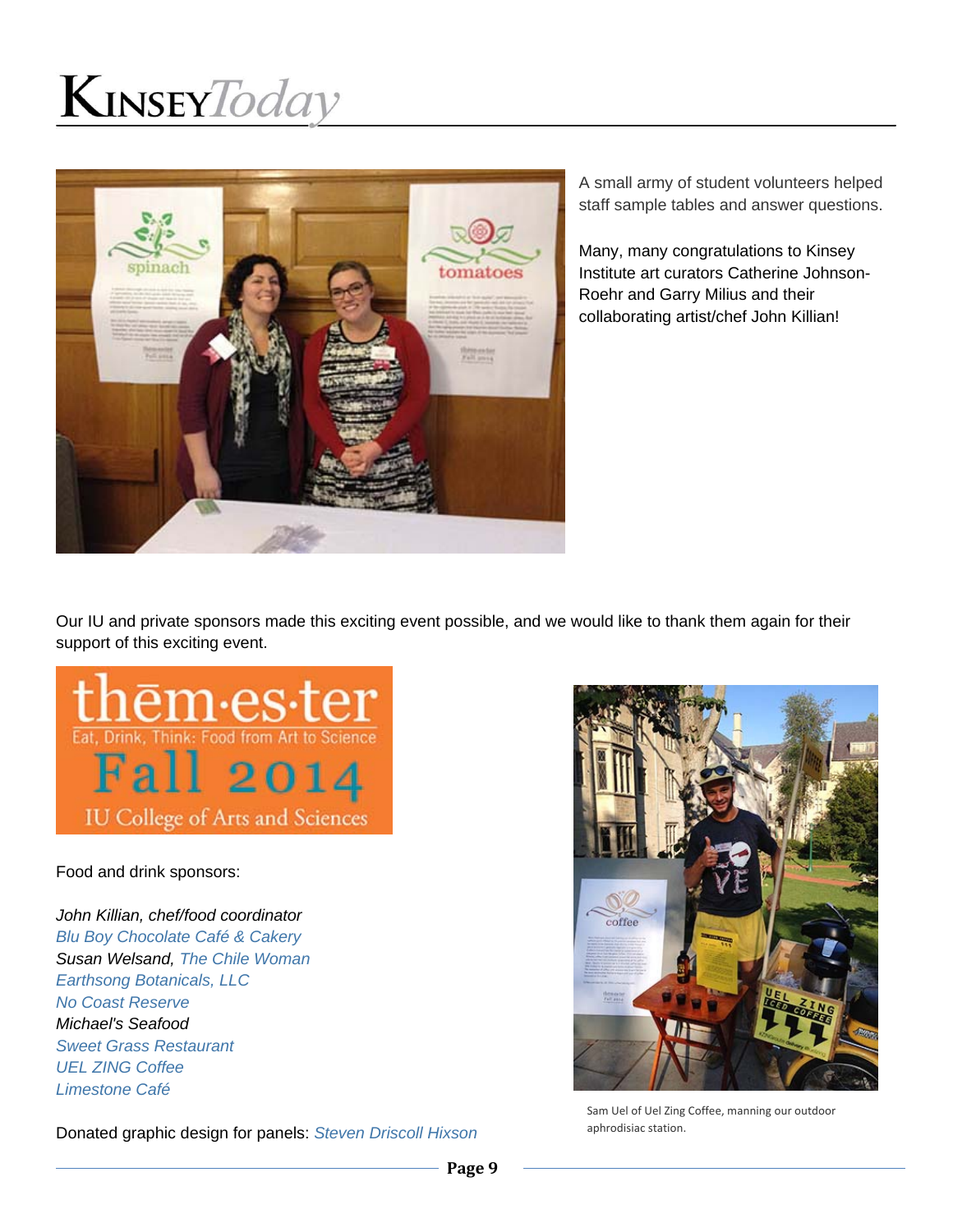### Staff Partings Dr. Erick Janssen

For over 18 years, Erick Janssen has been at the core of The Kinsey Institute research team, developingnew models of sexual desire and arousal, new techniques for research, and training a new generation of scholars. In October he began a new phase in his career, as Professor at the Institute for Family and Sexuality Studies in the Department of Neurosciences at the University of Leuven in Belgium.

During his tenure at The Kinsey Institute, Dr. Janssen became an international leader in the field, developing a network of collaborators in the USA, Canada, Australia, Israel, Sweden, Portugal, Germany, and the Netherlands. He served as President of the International Academy of Sex Research (IASR) and founded SexLab, a network of researchers in the field of sexual psychophysiology.

As Director of Education and Research Training at The Kinsey Institute, Erick mentored students at Indiana University, and several from other institutions around the world. He also formed partnerships with researchers and faculty at IU and beyond, developing the Affliated Faculty and Research Fellows at the institute.



Erick Janssen organized the first conference ever on sexual psychophysiology, which resulted in the publication of the The Psychophysiology of Sex (2007). With his colleagues, he has been the recipient of several awards, including the Hugo Beigel Award (2001 and 2003) for best article in the *Journal of Sex Research,* and with his Ph.D. students, the SSTAR Student Research Award (2007), the Reiss Theory Award (2009), and the IASR Best Student Manuscript Award (2012).

Erick will continue as a Senior Research Fellow at The Kinsey Institute, participating in ongoing and future research projects. We wish Erick, his wife Nadine, and his two cats, all the best as they settle into life close to Erick's home country, the Netherlands.

#### Administrator Johanna Salazar

Johanna Salazar has transitioned from Kinsey Institute Administrator to become Assistant Director of the Johnson Center for Entrepreneurship and Biotechnology at Indiana University.

Ms. Salazar was instrumental in organizational and efficiency changes at the institute during her nine years as Administrator. Under her guidance, the research team substantially increased their grant submissions and productivity.



Johanna also contributed to the growth of our Board of Trustees and the smooth operations of the institute. She will be close by, and we are certain that the Johnson Center will grow and prosper through her skillful management.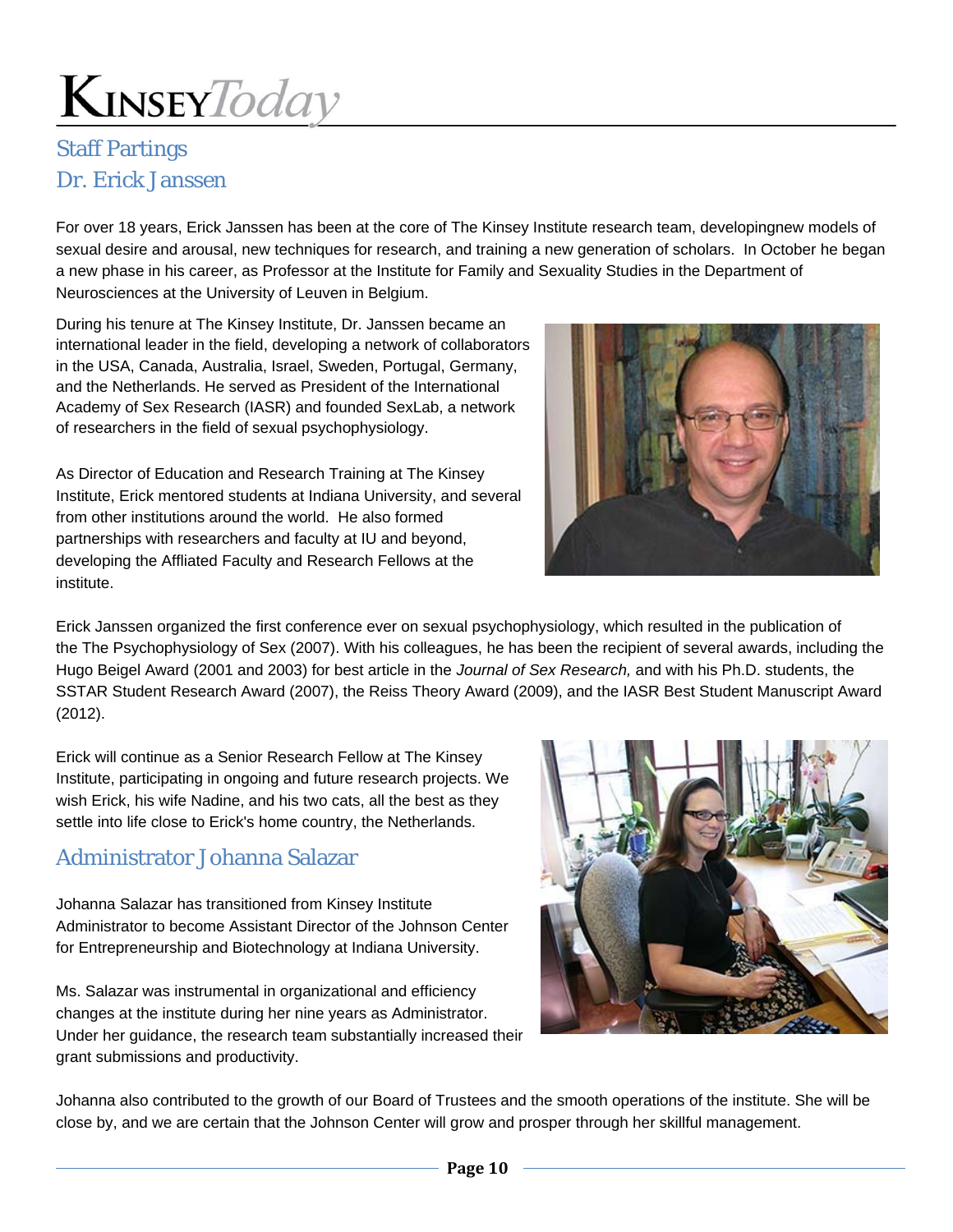#### New on the Bookshelf

#### **John Bancroft, Ph.D.** *Tolerance of Uncertainty***. AuthorHouse: 2014.**



We all face much in our world that is uncertain. How should we deal with that experience? In *Tolerance of Uncertainty*, former Kinsey Institute director Dr. John Bancroft explores how some scientists have tolerated uncertainty, and goes on to consider uncertainty in relation to morality.

As an example, Dr. Bancroft cites the subjugation of women as a major moral problem often characterized by certainty. He argues for a cautionary approach to certainty. To what extent have the world's major religions accepted uncertainty, and how have they dealt with sex and women? How do individuals cope with religious uncertainty?

Bancroft makes the clear distinction between unknowability (reflecting the limitations of our comprehension, which we should respect) and uncertainty (which is more relevant to our day-to-day experiences, which we need to cope with and tolerate), and proposes that the tolerance of uncertainty in our lives is of fundamental importance to us all.

#### **Donna J. Drucker.** *The Classification of Sex: Alfred Kinsey and the Organization of Knowledge***. University of Pittsburgh Press: 2014.**

Alfred C. Kinsey's revolutionary studies of human sexual behavior are worldrenowned. His meticulous methods of data collection, from comprehensive entomological assemblies to personal sex history interviews, raised the bar for empirical evidence to an entirely new level.

In *The Classification of Sex,* Donna J. Drucker presents an original analysis of Kinsey's scientific career in order to uncover the roots of his research methods. She describes how his enduring interest as an entomologist and biologist in the compilation and organization of mass data sets structured each of his classification projects. As Drucker shows, Kinsey's lifelong mission was to find scientific truth in numbers and through observation—and to record without prejudice in the spirit of a true taxonomist.



**TOLERANCE OF UNCERTAINTY** 

JOHN BANCROFT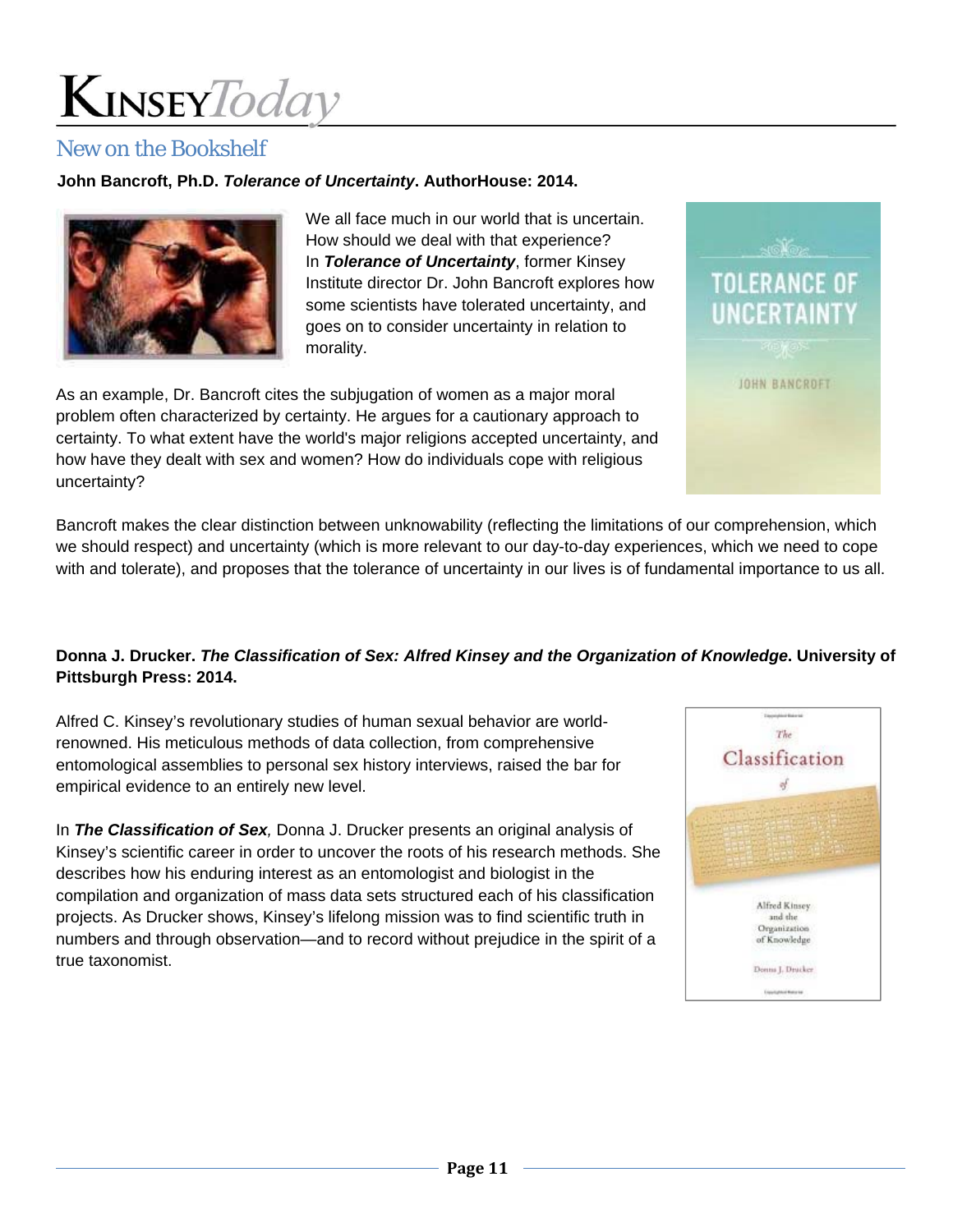

Kinsey Institute Library Director Liana Zhou with author Donna Drucker (right).

As Drucker's study shows, Kinsey's scientific rigor and his early use of data recording methods and observational studies were unparalleled in his field. Those practices shaped his entire career and produced a wellspring of new information, whether he was studying gall wasp wings, writing biology textbooks, tracing patterns of evolution, or developing a universal theory of human sexuality.

Donna J. Drucker received her doctorate in history at Indiana University in 2008. She spent many hours with the archival collections at The Kinsey Institute library researching Alfred Kinsey, and sex research methodologies. She is the author of two books: *The Machines of Sex Research: Technology and the Politics of Identity, 1945-1985* (Springer, 2014) and *The Classification of Sex: Alfred Kinsey and the Organization of Knowledge* (Pittsburgh, 2014). She is now at work on a new project on nonhormonal contraception.

. . . . . . . . . . . . . . . . . . . . . . . . .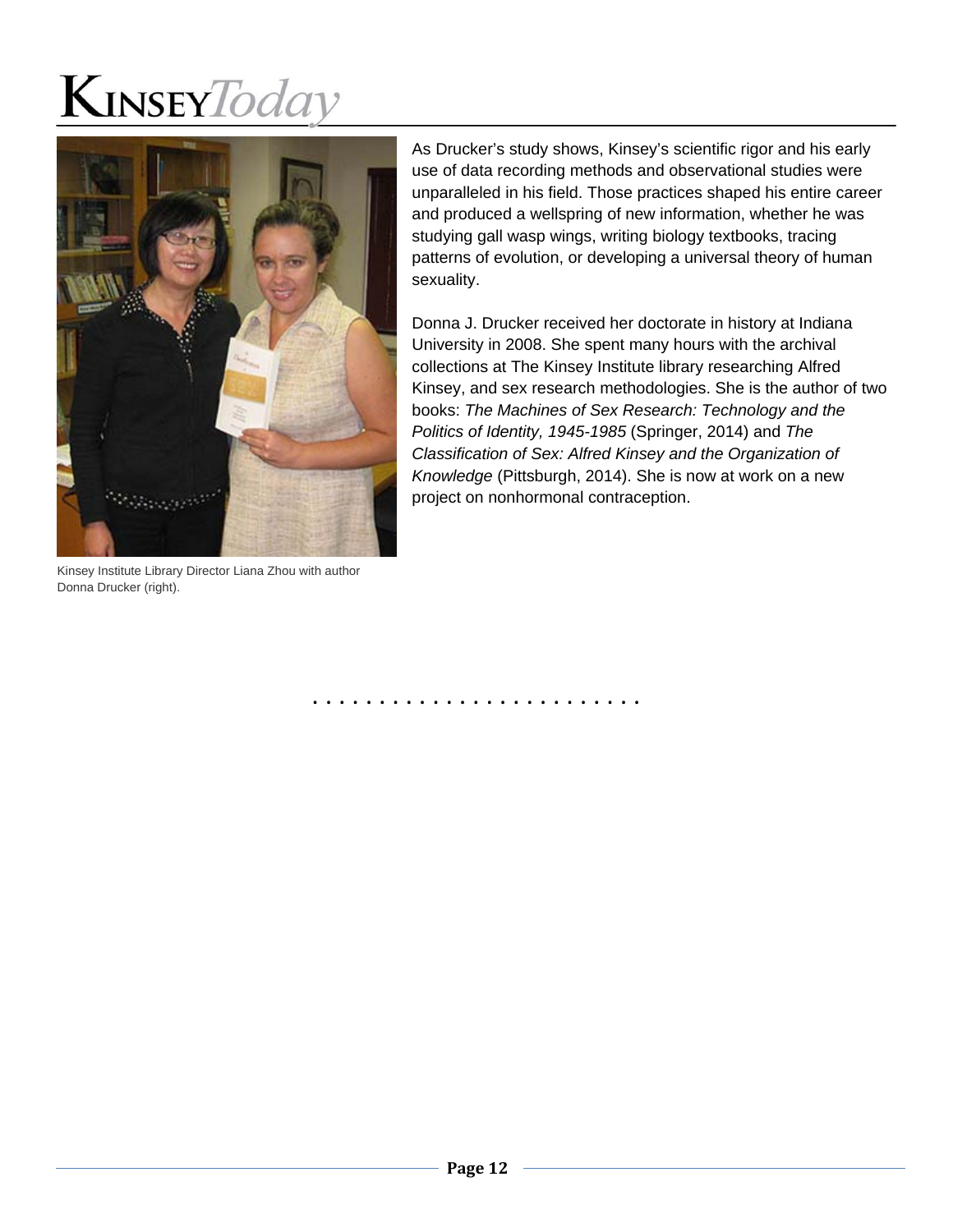### Undress Me: A Peek at 19th and 20th Century Undergarments opens in the Gallery

Vintage images of scantily-dressed women are plentiful in the Kinsey Institute photography collection. And across campus, the Sage Collection houses a world-class collection of intimate apparel. Put these together and you have a rich look at the synergy that comes from combining special collections at Indiana University.

"Finding Sage Collection objects that corresponded so closely to the clothing worn in the photographs was gratifying for our staff, students and volunteers," said Kelly Richardson, curator of the Sage Collection.

She also noted how both collections are about the body, though from different perspectives.

"The Kinsey exhibition images present a unique opportunity to study period undergarments on the body how they compress and displace flesh, and how the garments themselves pucker, wrinkle, and roll."

"This exhibit provides a fascinating look at the radical changes in women's clothing and in the popular ideal for the shape of the female form that took place between the 1890s and the 1920s," said Kinsey Institute Curator Catherine Johnson-Roehr.

Richardson agrees: "It's wonderful to see such a wide range of body sizes and shapes and a playful smile on many of the models' faces. One can't help but compare them to the idealized, artificial images available today."

*Undress Me* is on display at The Kinsey Institute Gallery through December 23, 2014, along with the Taste of Seduction.

At right: Sage Collection Curator Kelly Richardson dresses the mannequins for the show